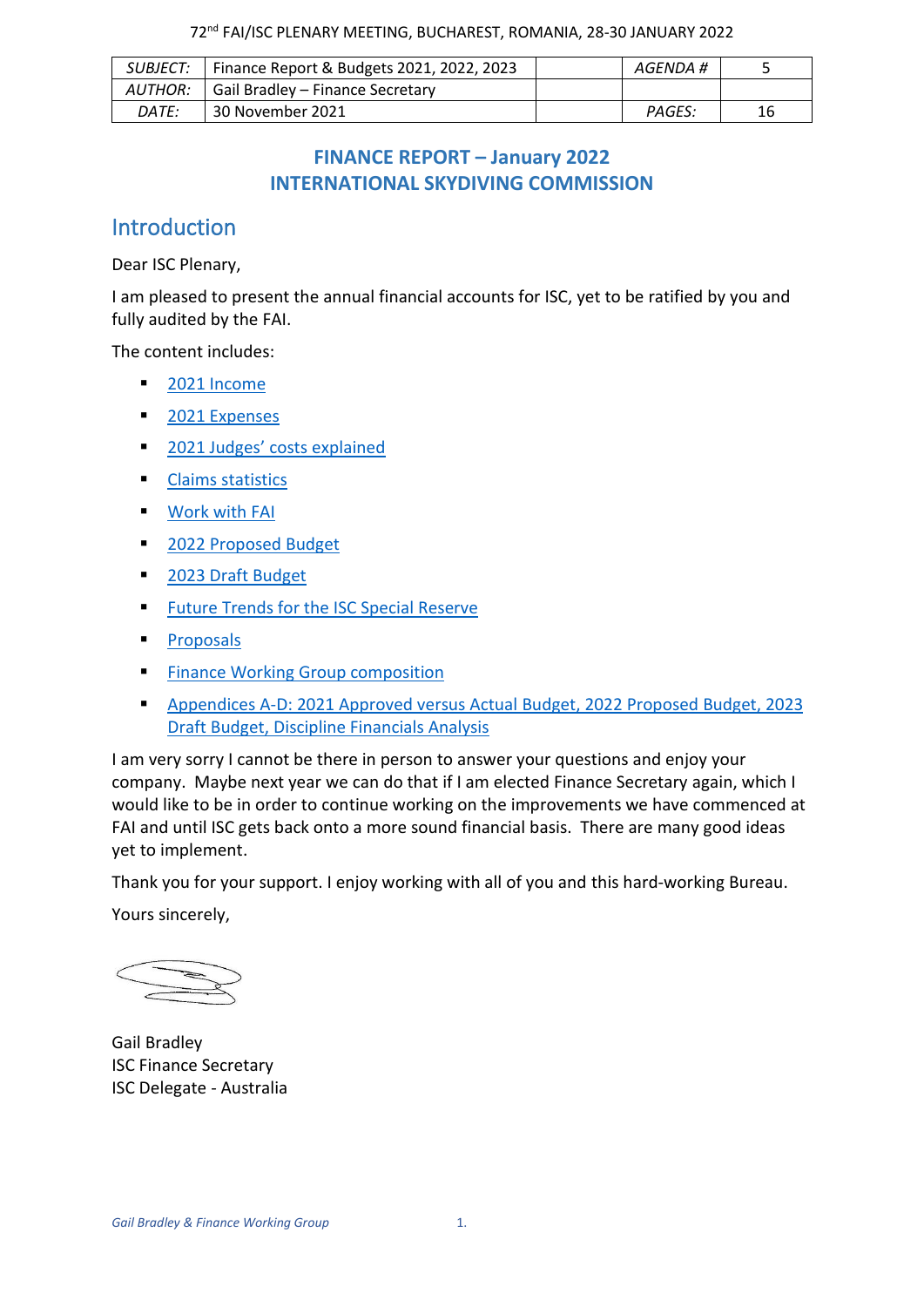| 72 <sup>nd</sup> FAI/ISC PLENARY MEETING, BUCHAREST, ROMANIA, 28-30 JANUARY 2022 |  |  |  |
|----------------------------------------------------------------------------------|--|--|--|
|----------------------------------------------------------------------------------|--|--|--|

|         | SUBJECT:   Finance Report & Budgets 2021, 2022, 2023 | AGENDA # |    |
|---------|------------------------------------------------------|----------|----|
| AUTHOR: | Gail Bradley - Finance Secretary                     |          |    |
| DATE:   | 30 November 2021                                     | PAGES:   | 16 |

## <span id="page-1-0"></span>2021 Income

As you are all aware, the Russian Parachute Federation was able to run *Mondial 2020* in August 2021 in Tanay and Kemerovo, Russia. This was ISC's only competition. Para-Ski was due to run in December 2021, then was moved to March 2022, then cancelled.

The number of Sanction Fees received was 553. This was 46% of the originally forecast 1,200 SF-paying participants.

However, due to a number of financial factors initiated by the Russian Federation, ISC was able to make a profit in 2021. Here are the figures, yet to be audited by FAI, finally accounted and subject to currency fluctuations, but nevertheless, it is good news.

*Note "green is good" throughout.*

| <b>APPROVED 2021</b>                                                                                                 | €                 | <b>ACTUAL 2021</b>                                                                                                                                    | €         |
|----------------------------------------------------------------------------------------------------------------------|-------------------|-------------------------------------------------------------------------------------------------------------------------------------------------------|-----------|
| <b>Originally forecast (2020) income</b><br>at 1.200 participants:<br>Income modified (2021) to 780<br>participants: | 132.000<br>85.800 | <b>Actual Income comprising:</b><br><b>Sanction Fees x 553</b><br>60.830<br><b>CP "Challenges" (Protest Fees)</b><br>250<br>472 Credit Note from 2019 | 61.552    |
| <b>Expenses:</b>                                                                                                     | $-76.140$         | <b>Expenses:</b>                                                                                                                                      | $-48.040$ |
| <b>Forecast Profit:</b>                                                                                              | 9.660             | <b>Actual Profit added to Special Reserve:</b>                                                                                                        | 13.512    |

The "financial factors" referred to above include the following generosity exhibited by the Russian Parachute Federation. Without their magnanimity, ISC would be again suffering a loss. Despite other issues, we wish to thank the Russians for a good financial outcome for ISC. Thank you.

| <b>Russia paid travel for:</b>            | #              | Av. Cost<br>$\ast$ | <b>Total</b> |
|-------------------------------------------|----------------|--------------------|--------------|
| Event Judges                              | 8              | €915               | € 7.322      |
| <b>Russian Judges</b>                     | $\overline{4}$ | € 400              | € 1,600      |
| Jury                                      | 6              | € 1,600            | € 9,600      |
| Representing savings to ISC of:           |                |                    | € 18.522     |
| * See "Appendix D: Discipline Financials" |                |                    |              |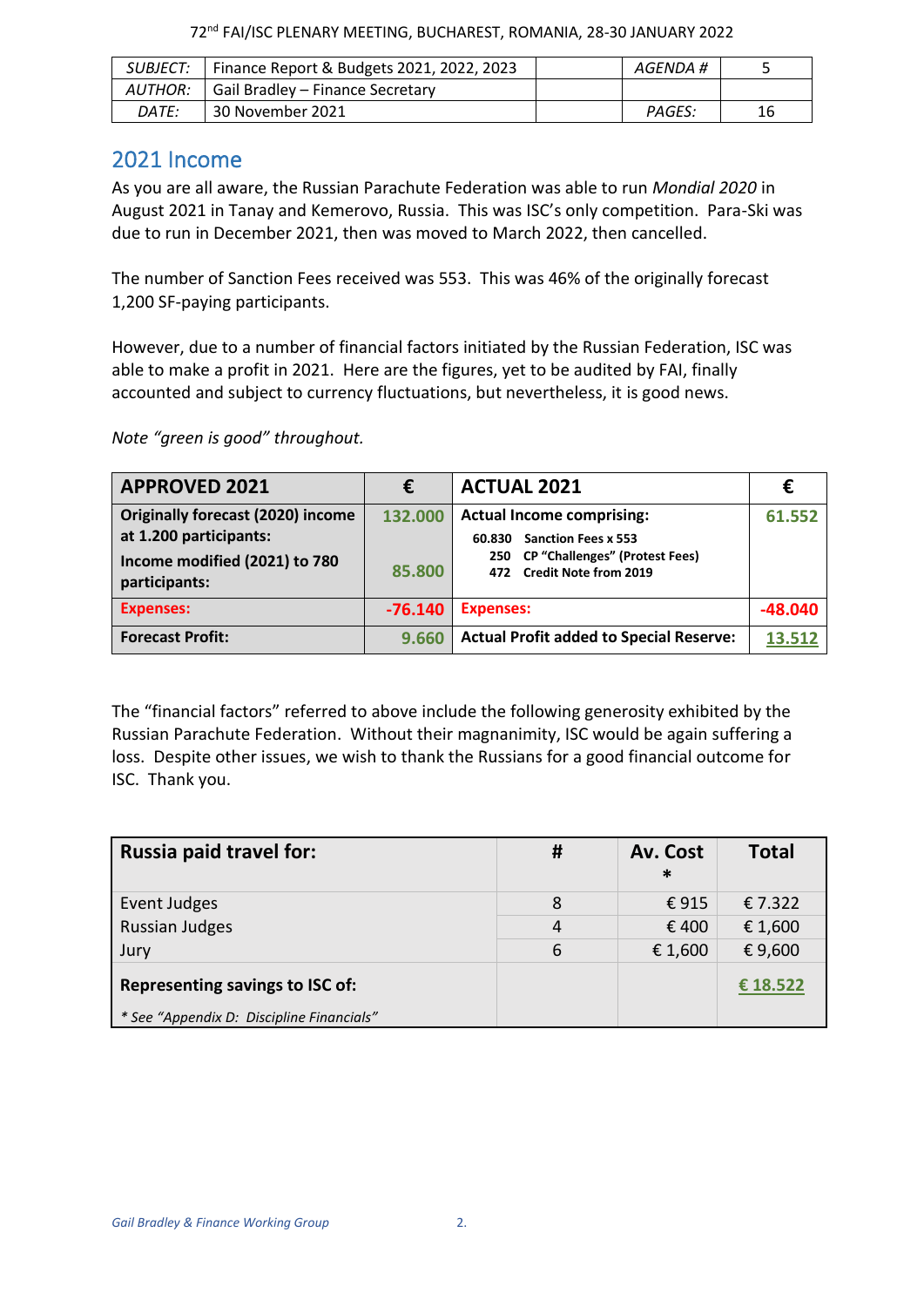| 72 <sup>nd</sup> FAI/ISC PLENARY MEETING, BUCHAREST, ROMANIA, 28-30 JANUARY 2022 |  |  |  |
|----------------------------------------------------------------------------------|--|--|--|
|----------------------------------------------------------------------------------|--|--|--|

|           | SUBJECT:   Finance Report & Budgets 2021, 2022, 2023 | AGENDA # |    |
|-----------|------------------------------------------------------|----------|----|
| AUTHOR: I | Gail Bradley - Finance Secretary                     |          |    |
| DATE:     | 30 November 2021                                     | PAGES:   | 16 |

## <span id="page-2-0"></span>2021 Expenses

It was a most unusual year. The expenses of  $£48.040$  above deserve further description.

Here is what was approved in the 2021 Budget versus what actually happened. Aside from a substantial reduction in the cost of Records Processing, and the President making only one trip to CISM, the bulk of the savings were in reduced Judges' Costs.

| <b>APPROVED 2021</b>                | €         | <b>ACTUAL 2021</b>                  | €         |
|-------------------------------------|-----------|-------------------------------------|-----------|
| <b>Bureau</b>                       | $-2.560$  | <b>President to CISM</b>            | $-900$    |
| <b>Committees</b>                   | $-1.150$  | <b>Committees</b>                   | $-81$     |
| <b>Records</b>                      | $-6.600$  | <b>Records</b>                      | $-2.080$  |
| Jury                                | $\bf{0}$  | Jury PCR Tests, Visas, local travel | $-1.368$  |
| Judges *                            | $-58.000$ | Judges PCR Tests, Visas, travel *   | $-34.896$ |
| <b>Licences/Hosting</b>             | $-630$    | <b>Licences/Hosting</b>             | $-681$    |
| <b>Media &amp; Promotion</b>        | $-7.200$  | <b>Media and Promotion</b>          | $-6.560$  |
| <b>Bank Fees/Currency Losses **</b> | $\Omega$  | <b>Bank Fees/Currency Losses **</b> | $-1.475$  |
| ** Not forecast                     |           | ** To be explained below            |           |
| <b>Forecast Expenses:</b>           | $-76.140$ | <b>Actual Expenses:</b>             |           |

*The full Approved versus Actual Budget 2021 may be found in Appendix A to this report.*

# <span id="page-2-1"></span>\* Judges' costs explained

The largest element of ISC expenses is always Judges' Costs. Here is an explanation of the significantly lesser cost - **~€23.000** - than expected.

Firstly: *These items increased Judges' costs.*

- 1. The Bureau voted that Judges should, by exception, be reimbursed for PCR tests for COVID-19 to return home from Mondial, (IBD 2021/09). A total of **€2.690** was paid in PCR Test reimbursements.
- 2. The Bureau voted to increase the inter-continental travel limit, by exception, from €600 to €1.000 for European Judges to be able to afford to travel to distant Siberia, (IBD 2021/03). There were **26 Judges** who exceeded the European €600 limit (average ~€850), and two (2) who exceeded the temporary €1.000 limit (not paid).
- 3. The cost of obtaining Russian Visas varied considerably depending on the country applied in with Canada and USA being the most expensive, France and Italy also high, with seven (7) Judges paid up to the Policy limit of  $E$ 150. Most others claimed  $E$ 60-€90 for their Russian Visas, with a total of **€3.729** paid in Visa claims to Judges.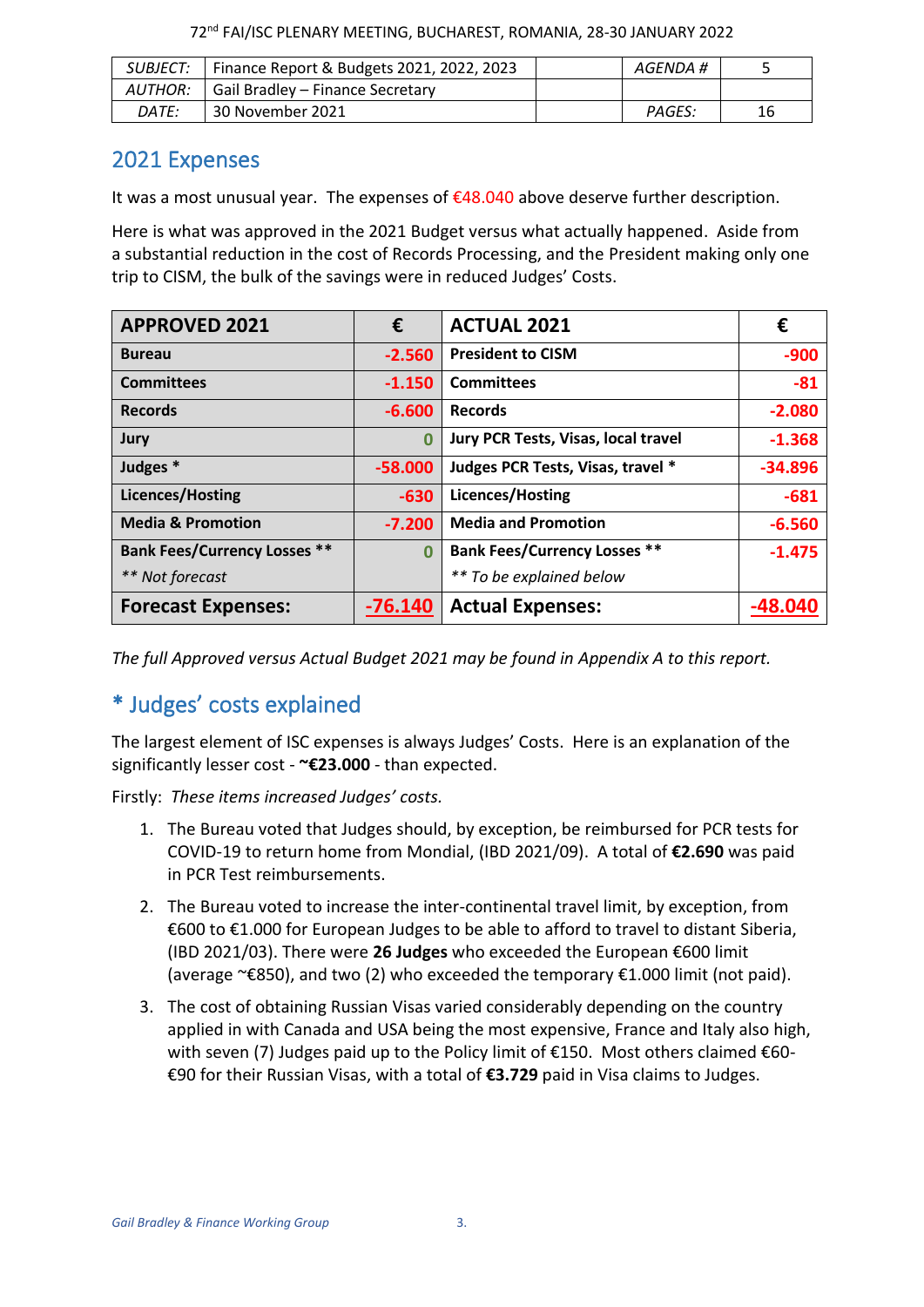#### 72nd FAI/ISC PLENARY MEETING, BUCHAREST, ROMANIA, 28-30 JANUARY 2022

| SUBJECT:     | Finance Report & Budgets 2021, 2022, 2023  | AGENDA # |    |
|--------------|--------------------------------------------|----------|----|
|              | AUTHOR:   Gail Bradley – Finance Secretary |          |    |
| <i>DATE:</i> | 30 November 2021                           | PAGES:   | 16 |

#### *These items lowered Judges' costs:*

- Russia paid travel for 12 Judges as listed above. ISC still paid the costs for Event Judges for local travel, Visas and PCR tests but EJ costs were substantially reduced.
- There were depletions in the judging panels due to last minute withdrawals, i.e.:
	- FS: 14 became 10
	- ST/AL: 14 became 13
	- WS: 7 became 5
	- This was an overall reduction of seven (7) Judges, or ~€7.400 for travel/visa/PCR
- Eight (8) Judges performed double-shifts, judging two disciplines. Had eight Judges been needed to fill these shifts, it would have cost ISC ~€8.500 for travel/visa/PCR. We thank those Judges for their work and commitment.

#### *In summary:*

| 58   | <b>Budget Forecast of Judge Numbers required</b>       |
|------|--------------------------------------------------------|
| -7   | Panel size reductions                                  |
| -8   | Double-shifts                                          |
| $-4$ | Russian Judges fully covered by Russian Federation     |
| -8   | Event Judge travel paid by Russia                      |
| 31   | Judges ISC paid for travel at higher than normal costs |

Average cost for travel-only across 31 Judges was **€915;** including Visas and PCR tests it was **€1.125.**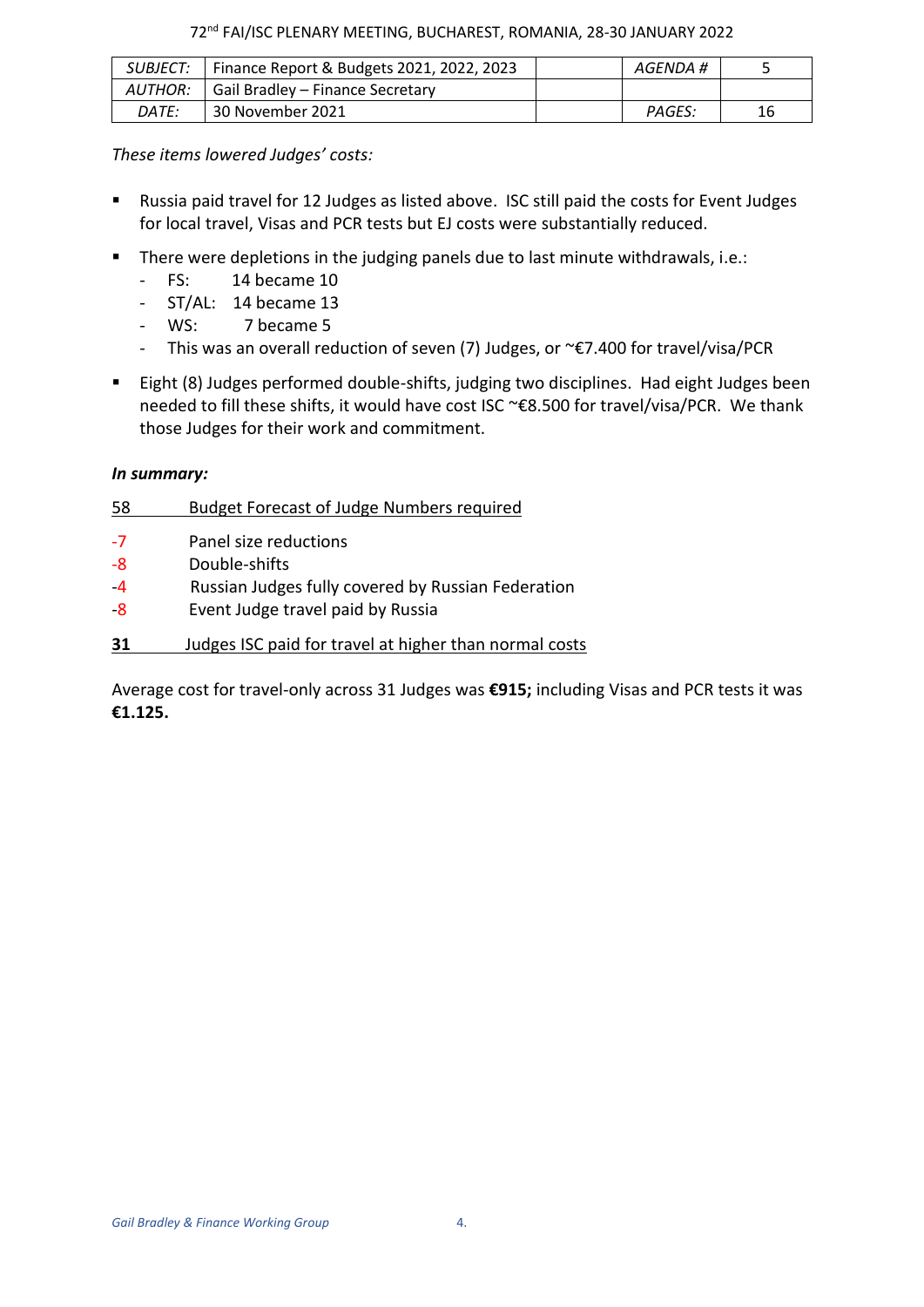|              | SUBJECT:   Finance Report & Budgets 2021, 2022, 2023 | AGENDA # |    |
|--------------|------------------------------------------------------|----------|----|
| AUTHOR: I    | Gail Bradley – Finance Secretary                     |          |    |
| <i>DATE:</i> | 30 November 2021                                     | PAGES:   | 16 |

# <span id="page-4-0"></span>Claims' statistics

### *Mondial:*

- I processed 44 claims from Judges and Jury.
- All claims were acknowledged immediately upon receipt.
- Claims were processed within 48 hours, with two exceptions, and sent to FAI for payment or sent back to the claimants for corrections.
- 50% of claims were incorrect on the first attempt. Claimant had not read the Policy (despite me sending it to all Chief Judges one month in advance and asking for it to be distributed, and most did), entered wrong amounts, did not provide receipts, claimed overly-expensive flights, claimed travel insurance, did not provide explanations of exceptions, wrongly added up totals, sent claims handwritten, and other reasons.
- I considered four claims to be inappropriate or abusive. These claims were denied and took some weeks to settle. They were reported to the relevant Chair.
- FAI paid all correctly completed claims within 10 days. This was excellent service.

### *Throughout the year:*

- There were invoices to pay,
- I processed Bid Application Fees, refunds and Deposits as required.

### *Russian Deposit:*

The Deposit of €15.000 was paid by Russia in time, as were the Sanction Fees. The FAI Controller, Alberto Martin Paracuellos, did a good job with these.

When it became time to make refunds to Russia, it became apparent that Russia had not paid some suppliers nor refunded 50% of some entry fees for non-attendance, so I was instructed to withhold the Deposit until these items were settled.

As at November, I have instructed FAI, with Russia's written consent, to pay three suppliers and four competitors' NACs from the Deposit, which is not yet refunded. I remark upon it because this situation is unprecedented in my experience. One would expect that not only is an event well-marketed and well-delivered, but it is also well-wrapped up. This has not happened in the case of the Mondial and that is such a shame because it colours the good work and generosity of Russia previously shown.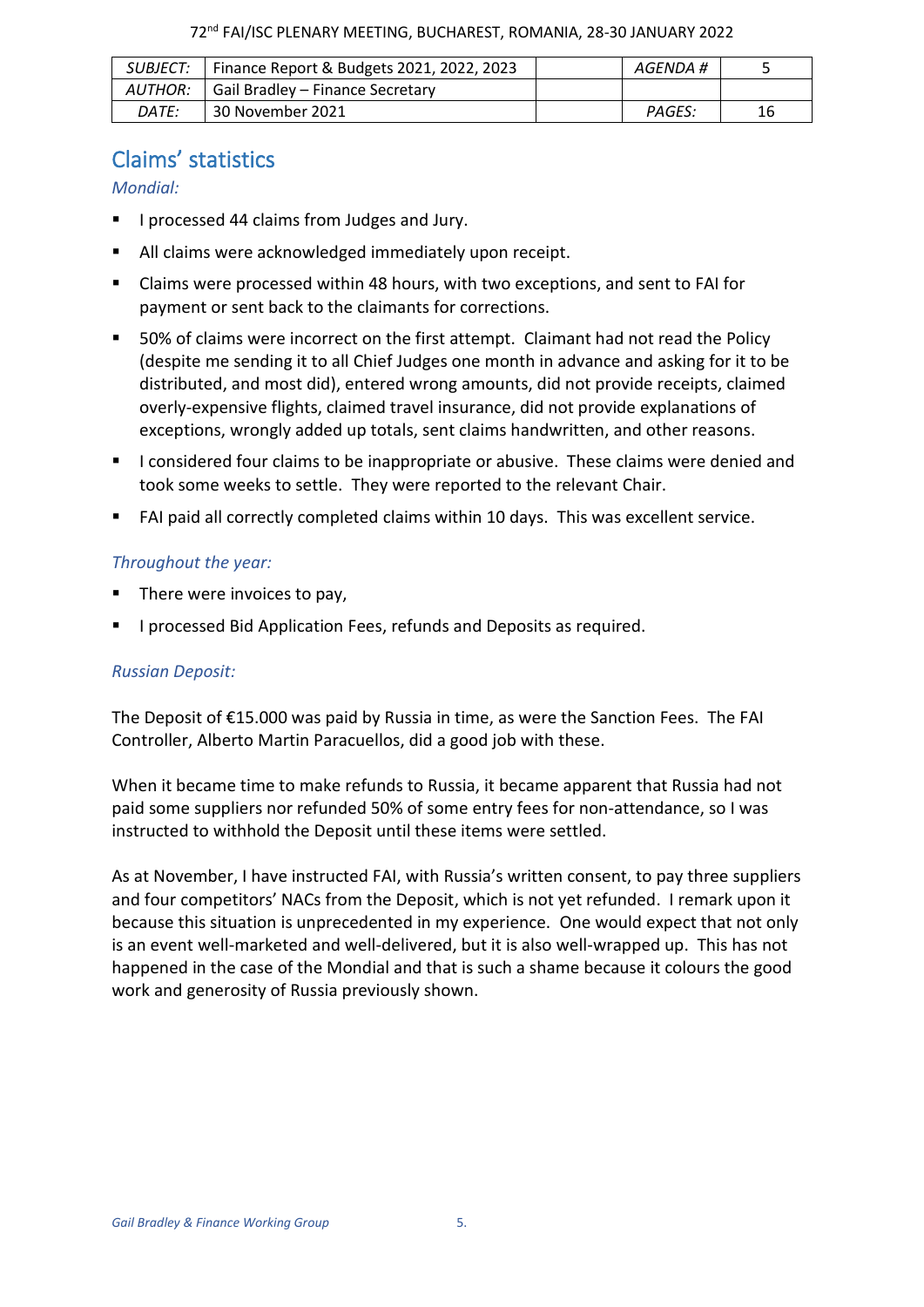| SUBJECT: I   | Finance Report & Budgets 2021, 2022, 2023 | AGENDA # |    |
|--------------|-------------------------------------------|----------|----|
| AUTHOR:      | Gail Bradley - Finance Secretary          |          |    |
| <i>DATE:</i> | 30 November 2021                          | PAGES:   | 16 |

# <span id="page-5-0"></span>Work with FAI

I said earlier it has been an unusual year. For the first time in many years, ISC and FAI have worked, not only cooperatively, but in "tandem", to use our language.

FAI under David Monks, President, and Markus Haggeney, Secretary General, has exhibited fiscal rectitude and a strong desire to be transparent, cooperative and frugal.

FAI ran at a loss for the end-2020 year of CHF -74.747, an improvement on CHF -340.000 in 2019. FAI should be positive  $CHF69.000$  at end 2021, which puts something back into the "Missing Million" from Commission's Reserves that I identified in 2020. ASC's Reserves are still covered by the FAI building, (building prices are improving), in an insolvency situation, but not by the cash we first put into them. I have made it my mission to help FAI recover our funds in any way I can help.

My thanks to Paola Lopez, Finance Manager at FAI who answers me *next day* without fail, and whose help, explanations and patience have contributed to a really tight understanding of ISC's financial status and accounts.

My thanks also to Markus for inviting me onto a tiny group of two to take ISC's processes to the sport aviation world. I authored a *Guide to the Standard Budget Template* and was privileged to be able to help teach the new budgeting system to other Commission Treasurers. This enabled my own deep understanding of the accounting codes too, so that ISC's annual reconciliation with FAI takes minutes, while Paola and I stay on top of it through the year. She has borrowed some of my ideas and is using them to great effect with other Commissions in an effort to homogenise FAI ASC work. A new, standard, simplified, Expense Claim procedure will be introduced in December.

My thanks also to Gillian Rayner, Chair of the FAI Statutes Working Group, for inviting me to remain on the SWG with a view to improving the FAI Statutes.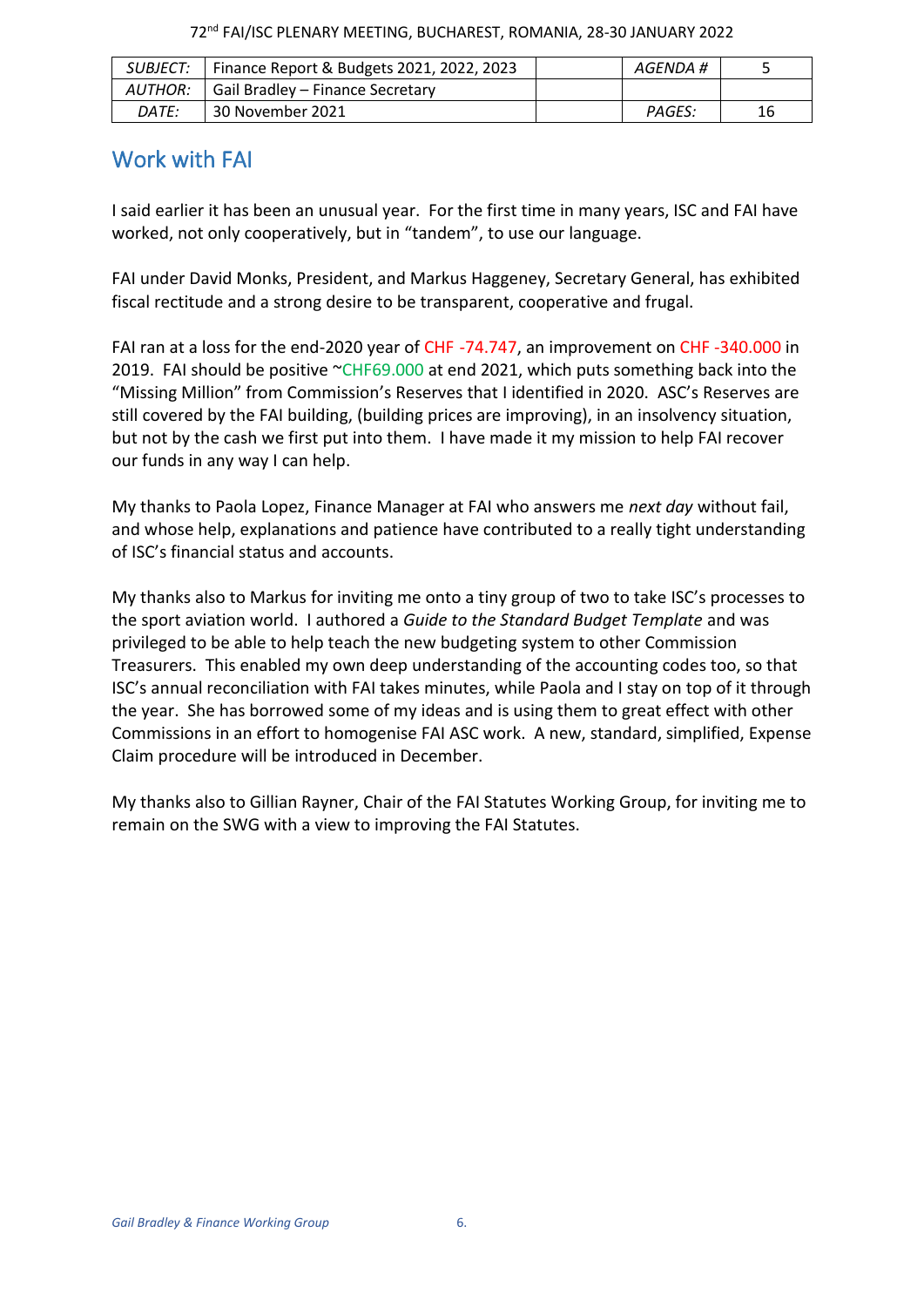|         | SUBJECT:   Finance Report & Budgets 2021, 2022, 2023 | AGENDA # |    |
|---------|------------------------------------------------------|----------|----|
| AUTHOR: | Gail Bradley – Finance Secretary                     |          |    |
| DATE:   | 30 November 2021                                     | PAGES:   | 16 |

## <span id="page-6-0"></span>2022 Proposed Budget

For 2022 the Plenary approved the Draft Budget found in Appendix B to this Report. As you will see, we once again forecast a loss:  $-\epsilon$ 31.100. As a minimum, it would be great to try and break even, or make even a small profit to rebuild our Reserves, so let's try and mitigate that with *these suggestions for your consideration in purple. Let's think about these before the Plenary and try to create a different Proposed Budget 2022:*

- 1. My plan is that at the Plenary I will work proactively and in real time on ZOOM to establish a new basis for the number of participants each Discipline Chair expects to see in Belgium, Czech Republic and USA. *Please prepare for that forecast or send me your numbers in advance now? Thank you.*
- 2. I have taken out Para-Ski due to the cancellation in March 2022, *but fully hope a PS competition will be run in 2022, adding back around €6.600.*
- 3. We now must add two Chief Judges' costs (CP and CF) to our costs for Eloy, because they were *new Bids* added to the USA later, and agreed by the Plenary in 2019. In 2023 and beyond, for all New Bids, ISC will be paying for nine (9) Chief Judge travel costs. *Can we do something about that? Who wants to be creative?*
- 4. I believe one Discipline may be asking to *reduce* their Judge panel size by one, while another Discipline wishes to *add* one Judge. *I ask the Judges Committee and all Discipline Chairs if any reduction in Judges' Costs are possible? Should panel sizes be reconsidered for indoor versus outdoor, WPCs versus WCs, for example? Should there be an impartial Discussion Group to review ISC's approach to training, selecting, retaining, revalidating and removing Judges? Comments?*
- *5. Can we finally remove the €5.000 for Judges' Train-The-Trainer Seminar?*
- 6. In forecasting, I've used an average of *€1.000 per head for Judge travel,* noting most will be travelling inter-continentally to USA, and there may be a COVID-price increase on flights as there is on everything else. It would be good if I am wrong on this.
- 7. The FAI General Conference is going to be in Wuhan, China. For this, I have had to increase the cost of President travel. However, *I am very sure that the €5.500 set aside for the 2022 Plenary in Bucharest will not be spent, and shall happily reduce it when we all agree.*
- 8. The ISC President has a travel Budget of €5.000*, usually not fully expended.*
- 9. The *€5.000 set aside for Bureau and Officer expenses will not be fully utilised* as there are only three competitions to attend.
- 10. Let's see what the Records Processing Working Group decides in terms of what records ISC pays for. *This could reduce the €6.600 by two thirds, if Russia is the baseline.*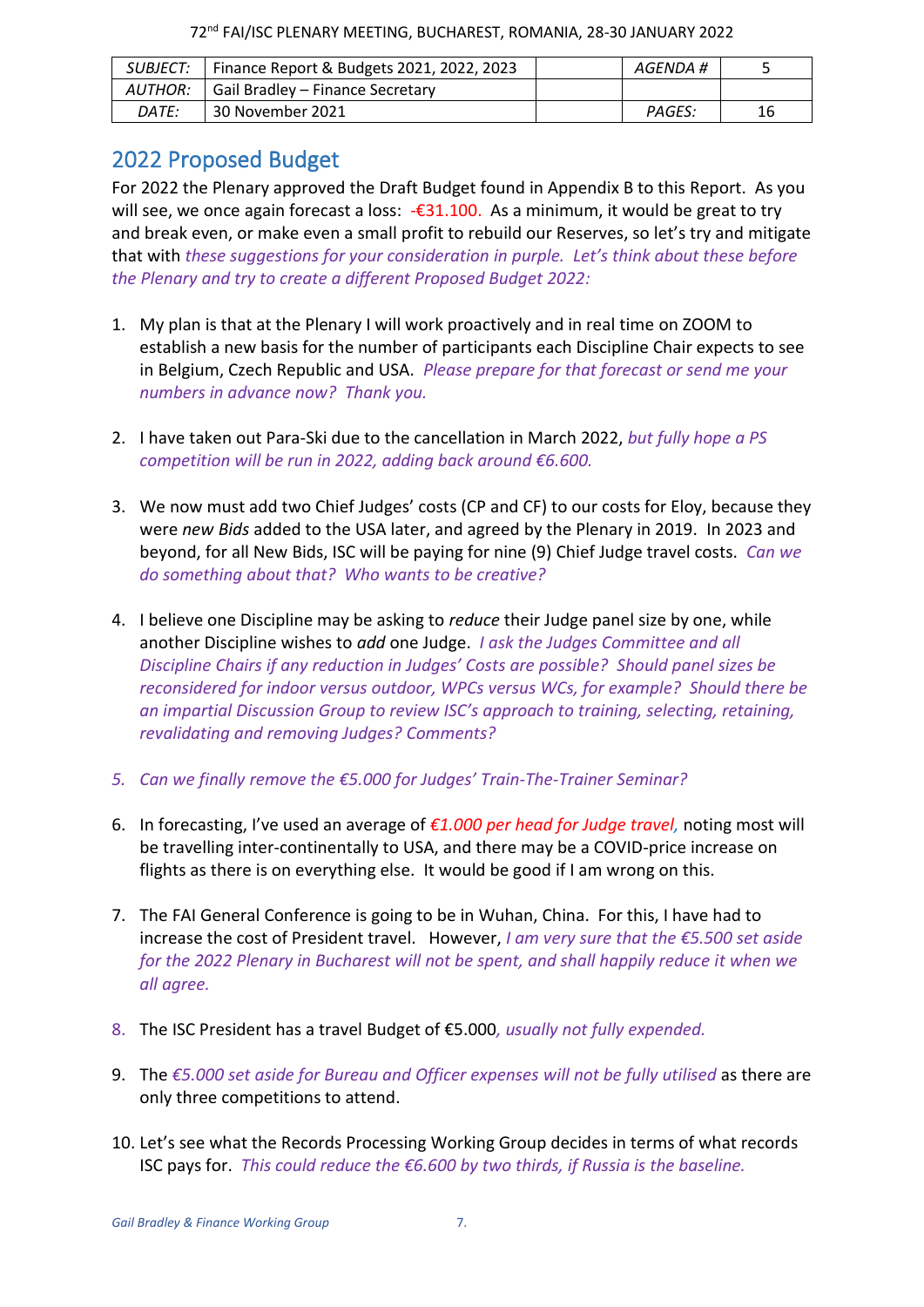72nd FAI/ISC PLENARY MEETING, BUCHAREST, ROMANIA, 28-30 JANUARY 2022

|       | SUBJECT:   Finance Report & Budgets 2021, 2022, 2023 | AGENDA # |    |
|-------|------------------------------------------------------|----------|----|
|       | AUTHOR:   Gail Bradley – Finance Secretary           |          |    |
| DATE: | 30 November 2021                                     | PAGES:   | 16 |

- *11.* We have nine (9) Jury Personnel to send to three competitions at a cost of €14.400. As one of those competitions is a single Discipline, and based on Russia where two out of six Jurors did little or no Jury work, *can the Plenary/Extended Bureau agree that the FAI Controller can fill one of these Jury positions for Czech Republic, and try the idea proposed last year by the Jury Discussion Group?*
- 12. Licences and Maintenance will increase. They already did in 2021.
- 13. IT Development has €2.000 set against it for an as-yet unidentified project. I feel a project may be coming though, and simply ask the proposers to *keep the project scope to the "bare essentials".*
- <span id="page-7-0"></span>14. Media and Promotion has €8.000 set against it. *We need an update on this price.*

# 2023 Draft Budget

The Plenary will be asked to consider and approve the Draft Budget for 2023 found in Appendix C to this Report.

# <span id="page-7-1"></span>Future Trends for the ISC Special Reserve

Now you have considered all those cost-saving ideas, let me give you some really good news, and a little blip.

At the start of 2021, ISC's Special Reserve was **€93.189** by my calculations and all who preceded me, not including monies held in trust in Application Fees and Deposits. At losses of around €30.000 per annum we looked at bankruptcy in three to four years.

However, the FAI auditor told us it was **CHF176.922 (~€161.000)** at the end of December 2020, an impossibly high figure I was not prepared to accept without examination and an audit.

And the good news is ... that figure is correct, and I accepted it for a concession, noting it also included €21.070 in Application Fees. Here's the actual workings in euros, noting that FAI now deals exclusively in CHFs which is the concession I had to accept, to do all our Budgets and forecasts in CHF and wear the currency exchange losses and gains and Bank Fees. In other words, all Commissions are now asked to carry their own costs of banking and finance, and I need to run two Budgets and Estimates, one for ISC and one for FAI.

| €93,189  | Old balance of Special Reserve                                                |
|----------|-------------------------------------------------------------------------------|
| € 34,082 | Plus "Release of historical short-term liabilities" *                         |
| € 18,491 | Plus "long-term currency exchange effects apportioned to ISC"                 |
| € 21,070 | Plus current liabilities in Application Fees                                  |
|          | New Balance - close enough to the auditor's figures, given exchange effects   |
|          | € 166,832   (or €145,762 deducting €21.070 Application Fees which are owed to |
|          | Organisers.)                                                                  |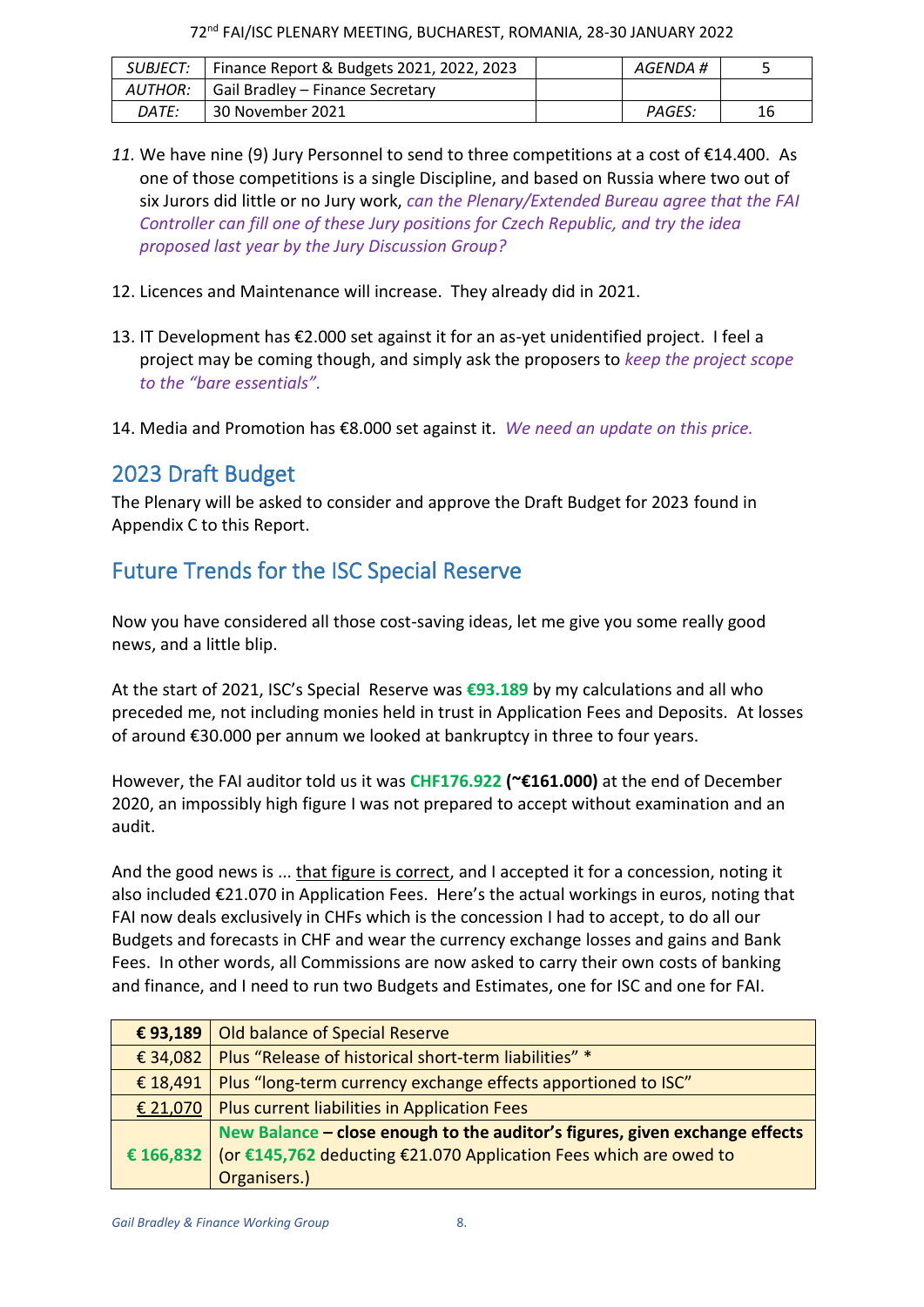|              | SUBJECT:   Finance Report & Budgets 2021, 2022, 2023 | AGENDA # |    |
|--------------|------------------------------------------------------|----------|----|
|              | AUTHOR:   Gail Bradley – Finance Secretary           |          |    |
| <i>DATE:</i> | 30 November 2021                                     | PAGES:   | 16 |

## **We've had a ONCE-OFF windfall of +€52.000 when the new accountant and auditor did their work at FAI in 2020/2021. Let's not spend it all at once?**

\* What does it mean? Skip this paragraph if you don't want to know. "Release of historical short-term liabilities" means one of two things and I share my thoughts. It implies that a former FAI employee so mucked up the refunds of Sanction Fees, Application Fees and Deposits, that over time those numbers accrued to €34.082. I'd say our Finance Secretaries, who were a great bunch, did not allow that to happen, so here is theory #2: It's the return to ISC of the money spent on IPETA, which a proper accountant/auditor would correctly and properly ascribe to FAI as the shareholder, not to ISC. Just a theory. But I've badgered FAI about this for years, and there's no knowing any more with the change of personnel and management, if that was the end result. I just conclude that FAI now has a really good accountant and auditor.

The €18.491 was a result of all currency costs and profits, apportioned to each Commission's Special Reserve as the instigators of the transactions over the years. The auditor gave us this when the accounting system changed to a new baseline.

But from now on, we wear our own currency effects as I explained earlier. We will continue to speak in euros and claims will still be in claimants' preferred currencies, but I must now convert back to CHF for Budget and estimating purposes.

Sadly, in 2021 I had no knowledge this would happen nor that the end result for the year would be - $\epsilon$ 1.319 in currency losses with bank fees over - $\epsilon$ 160. These are the blips. On this basis, I've authorised FAI to close our bank account to save on fees, but also because the processes of claiming at FAI are good enough that I no longer need to see the cash flow go through a bank account. I can see it in the monthly statements FAI sends to me directly from *Run-My-Accounts*, and I can question any strange transactions immediately, as I used to do by opening the bank account.

As our "cash" was never held as an asset in our bank account", but was used by FAI to manage its own cash flow, I've let nothing go. Our bank account had only around €2.000 in it, not the whole €145.000 which is asset-backed only by the FAI building as explained. So now our Special Reserve is held only on paper, as it has been for the past fourteen years!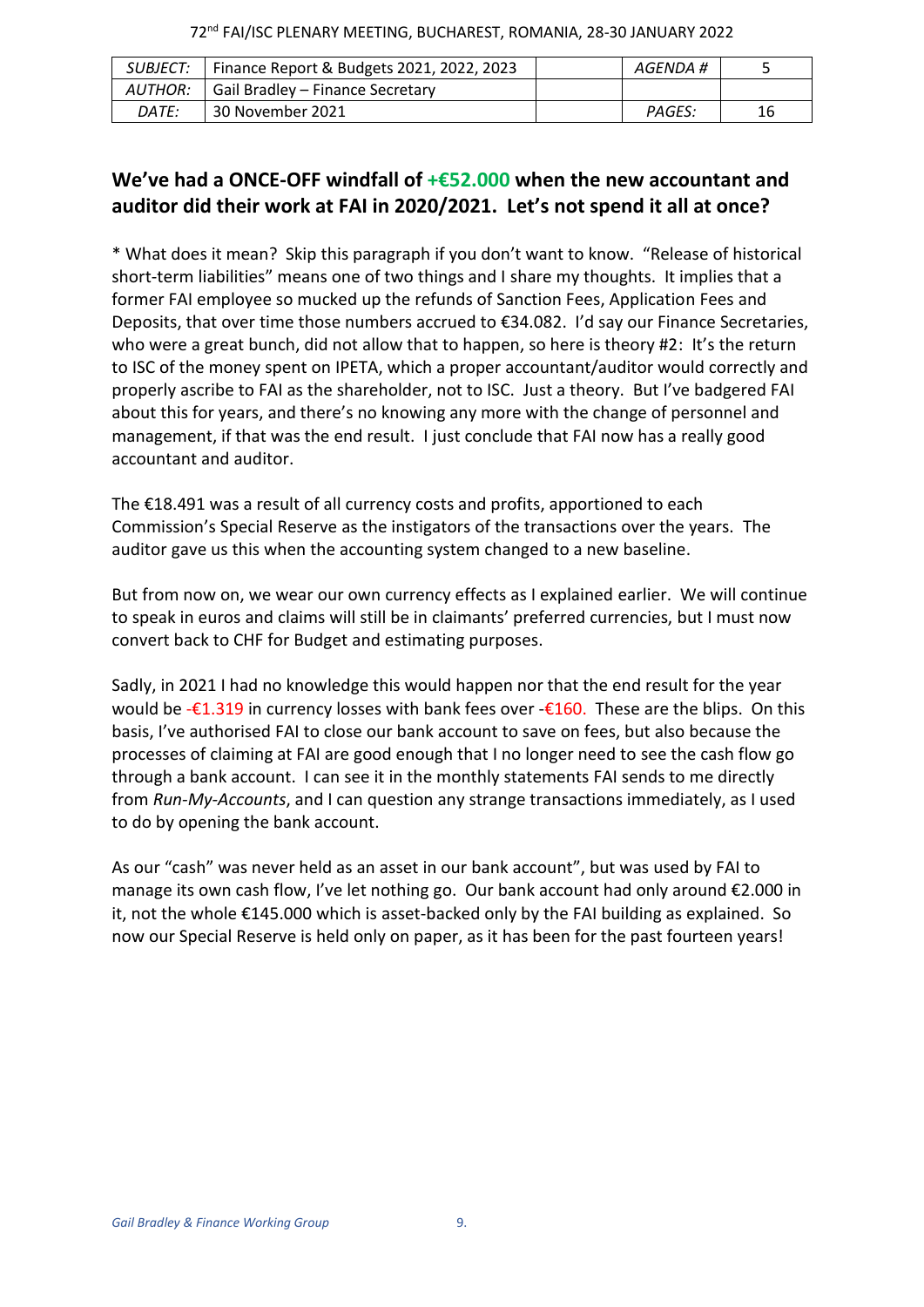72nd FAI/ISC PLENARY MEETING, BUCHAREST, ROMANIA, 28-30 JANUARY 2022

|              | SUBJECT:   Finance Report & Budgets 2021, 2022, 2023 | AGENDA # |    |
|--------------|------------------------------------------------------|----------|----|
|              | AUTHOR:   Gail Bradley – Finance Secretary           |          |    |
| <i>DATE:</i> | 30 November 2021                                     | PAGES:   | 16 |

### *Trends forward*

Let's have a look at the next few years Income and Expenses, starting from the now higher base of €145.762:

| <b>YEAR</b>           | <b>INCOME</b> |                | #<br><b>Competitors</b> | <b>EXPENSES</b> | <b>NET</b> | <b>NEW</b><br><b>RESERVE</b> |
|-----------------------|---------------|----------------|-------------------------|-----------------|------------|------------------------------|
| 2020                  |               | <b>MONDIAL</b> | 830                     | € 0             | € 0        | € 145,762                    |
| 2021                  | € 61,552      | <b>MONDIAL</b> | 533                     | $-648,040$      | € 13,512   | € 159,274                    |
| 2022                  | € 114,400     | ON             | 1,100                   | $-6$ 145,500    | $-631,100$ | € 128,174                    |
| 2023                  | € 116,600     | off            | 1,060                   | -€ 142,590      | $-625,990$ | € 102,184                    |
| 2024                  | € 154,000     | ON             | 1,100                   | -€ 146,590      | € 7,410    | € 109,594                    |
| 2025                  | 126,000<br>€  | off            | 900                     | -€ 146,590      | -€ 20,590  | € 89,004                     |
| 2026                  | € 182,000     | <b>MONDIAL</b> | 1,300                   | -€ 146,590      | € 35,410   | € 124,414                    |
| 2027                  | € 126,000     | off            | 900                     | -€ 146,590      | -€ 20,590  | € 103,824                    |
| 2028                  | € 187,000     | ON             | 1,100                   | -€ 146,590      | €40,410    | € 144,234                    |
| <b>Sanction Fees:</b> |               | $\epsilon$ 110 |                         |                 |            |                              |
|                       |               | € 140          |                         |                 |            |                              |

As you can see, if we can reduce expenses to match income, as much as possible, AND if we can retain competitor numbers as above (increasing would be better), AND we increase the Sanction Fee as forecast to  $£140$  we are in a good place. I am comfortable with more than €100.000 in ISC's Special Reserve, but €150.000 would be better given we don't know about future pandemics, disasters, or other factors impinging on competitor numbers.

€ 170

# <span id="page-9-0"></span>Proposals

### *Proposal 1:*

To this end, I've looked at proposing we *bring forward* the five year increase in the Sanction Fee *to €140 from 2023* instead of 2024 *(it was last increased in 2019), for all New Bids approved at and from the Plenary 2022 forward.* This has the effect of putting €13.000 into our Reserve, now, and putting us in a safer place – but again, let's not spend it all at once.

| <b>YEAR</b> | <b>INCOME</b>                                                                                |  | $\frac{\texttt{#}}{\texttt{Commutitor}}$ | <b>EXPENSES</b> | <b>NET</b> | <b>NEW</b><br><b>BEAEBUE</b> |  |
|-------------|----------------------------------------------------------------------------------------------|--|------------------------------------------|-----------------|------------|------------------------------|--|
|             | doing the forecasts. (The next Sanction Fee increase should be to €170 from 2028).           |  |                                          |                 |            |                              |  |
|             | I leave it entirely up to the Plenary to agree or not. I am not wedded to any position, just |  |                                          |                 |            |                              |  |

| <b>YEAR</b> | <b>INCOME</b> |                | #<br><b>Competitors</b> | <b>EXPENSES</b> | <b>NET</b>  | <b>NEW</b><br><b>RESERVE</b> |
|-------------|---------------|----------------|-------------------------|-----------------|-------------|------------------------------|
| 2020        | € 0           | <b>MONDIAL</b> | 830                     | $-6$ 11,879     | -€ 11,879   | € 145,762                    |
| 2021        | € 61,552      | <b>MONDIAL</b> | 533                     | $-648,040$      | € 13,512    | € 159,274                    |
| 2022        | € 114,400     | ON             | 1,100                   | $-6$ 145,500    | $-631,100$  | € 128,174                    |
| 2023        | € 129,800     | off            | 1,060                   | $-6$ 142,590    | $-6$ 12,790 | € 115,384                    |
| 2024        | € 154,000     | ON             | 1,100                   | $-6$ 146,590    | € 7,410     | € 122,794                    |
| 2025        | € 126,000     | off            | 900                     | $-6$ 146,590    | -€ 20,590   | € 102,204                    |
| 2026        | € 182,000     | <b>MONDIAL</b> | 1,300                   | $-6$ 146,590    | € 35,410    | € 137,614                    |
| 2027        | € 126,000     | off            | 900                     | $-6$ 146,590    | -€ 20,590   | € 117,024                    |
| 2028        | € 187,000     | ON             | 1,100                   | $-6$ 146,590    | €40,410     | € 157,434                    |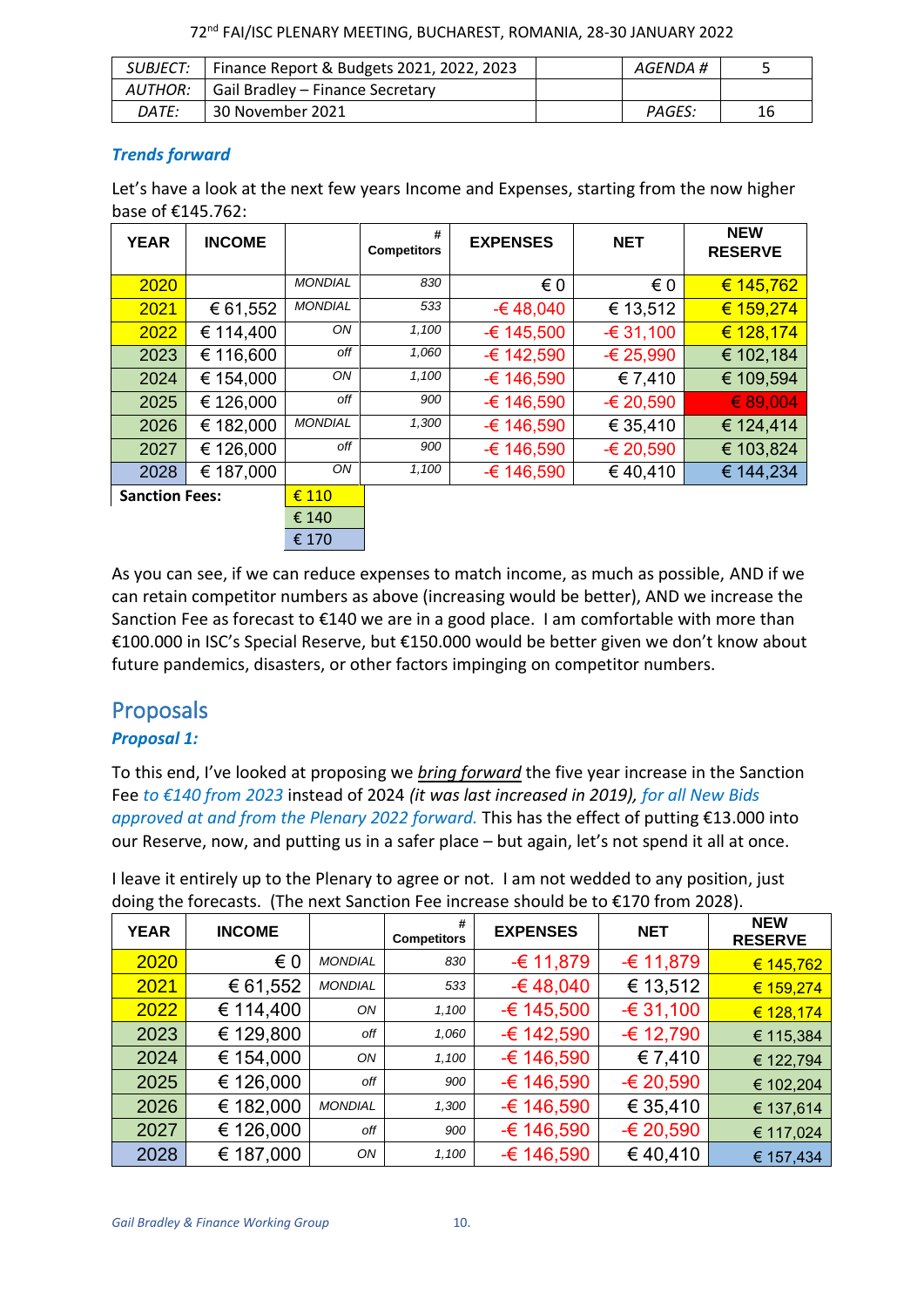| 72 <sup>nd</sup> FAI/ISC PLENARY MEETING, BUCHAREST, ROMANIA, 28-30 JANUARY 2022 |  |  |  |
|----------------------------------------------------------------------------------|--|--|--|
|----------------------------------------------------------------------------------|--|--|--|

| SUBJECT: ۱   | Finance Report & Budgets 2021, 2022, 2023 | AGENDA # |    |
|--------------|-------------------------------------------|----------|----|
| AUTHOR: I    | Gail Bradley – Finance Secretary          |          |    |
| <i>DATE:</i> | 30 November 2021                          | PAGES:   | 16 |

#### *Proposal 2:*

*This is a proposal to raise the Travel Limits in the Expense Reimbursement Policy for 2022.*  Analysis of flight prices in 2021, admittedly an unusual year, showed how difficult it was to find flights within the 400, 600 or 1800 euros limits. I suspect the COVID uplift across the world will impact on flight prices and it's been at these limits for a long time.

*For this proposal to be supported, I believe we need to see reductions in other Judge/Jury expenses first.*

| <b>INCREASE TRAVEL LIMITS € from - to:</b> |       |  |  |  |
|--------------------------------------------|-------|--|--|--|
| 400                                        | 45    |  |  |  |
| 600                                        | 700   |  |  |  |
| 1.800                                      | 2.000 |  |  |  |

## <span id="page-10-0"></span>Finance Working Group composition

The FWG comprised Buzz Bennett, Patrice Girardin and Doris Merz. We have had no meetings or discussions.

In 2021 Buzz tendered his resignation from the FWG and has been thanked gratefully and sincerely for all the work he has done for ISC over the years, particularly as the "Father" of the ISC Expense Reimbursement Policy. So much of the work we do today is based upon Buzz's great thinking and excellent processes. I have promised to still refer to him in need and he has graciously accepted.

I ask the Plenary to approve **Natasha Higman, (UK)**, as his replacement.

*The FWG has had a short timeframe to see this Report. It is not to be held responsible for my errors, omissions and ideas.*

# **Conclusion**

Best wishes to all for a safe and healthy year. Blue skies

Gail Bradley ISC Finance Secretary January 2022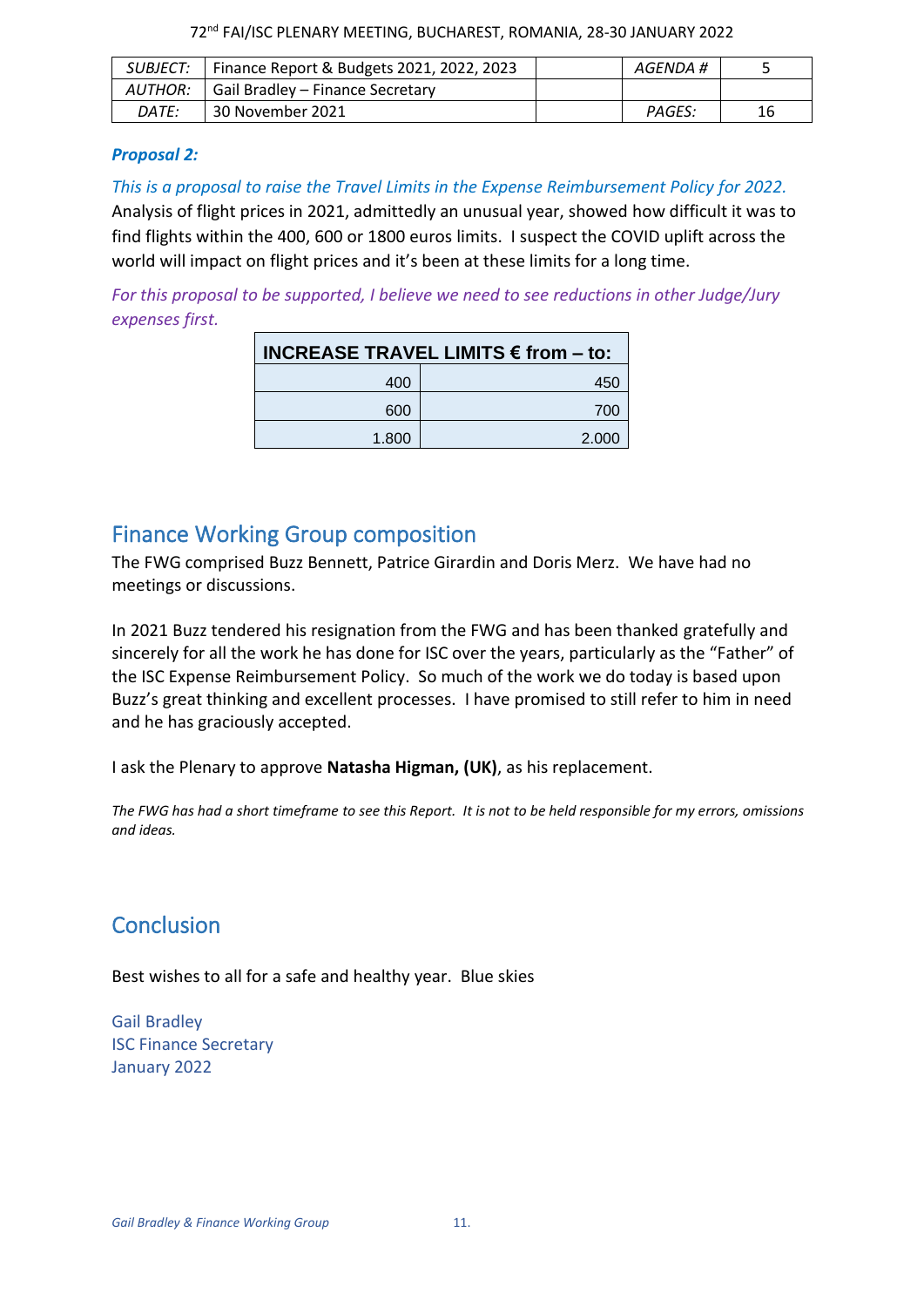### 72nd FAI/ISC PLENARY MEETING, BUCHAREST, ROMANIA, 28-30 JANUARY 2022

|              | SUBJECT:   Finance Report & Budgets 2021, 2022, 2023 | AGENDA # |    |
|--------------|------------------------------------------------------|----------|----|
|              | AUTHOR:   Gail Bradley – Finance Secretary           |          |    |
| <i>DATE:</i> | 30 November 2021                                     | PAGES:   | 16 |

### <span id="page-11-0"></span>**Appendix A: Approved versus Actual Budget 2021**

| <b>ISC BUDGET 2021</b>              | 2021         | $\circleda$ | 24/01/2021       | <b>ACTUAL</b>           | <b>ACTUAL</b>  |
|-------------------------------------|--------------|-------------|------------------|-------------------------|----------------|
| <b>Sanction Fee:</b>                | € 110        |             | <b># ENTRIES</b> | €                       | #              |
| <b>INCOME:</b>                      |              |             |                  |                         |                |
| <b>WPC AE - Artistic Events</b>     | Russia       | €4,400      | 40               | € 60,830                | 23             |
| <b>WPC CF - Canopy Formation</b>    | Russia       | € 6,600     | 60               | $\epsilon$ 0            | 49             |
| WPC CP - Canopy Piloting & CPFS     | Russia       | € 8,800     | 80               | $\epsilon$ 0            | 45             |
| <b>WPC FS - Formation Skydiving</b> | Russia       | € 25,300    | 230              | $\epsilon$ 0            | 144            |
| WC IS - Indoor Skydiving            | <b>NONE</b>  | $\in 0$     | $\mathbf{0}$     | $\epsilon$ <sub>0</sub> | $\overline{0}$ |
| WC/EC - Para-Ski                    | <b>NONE</b>  | € 6,600     | 60               | $\epsilon$ 0            | $\overline{0}$ |
| WPC SP - Speed Skydiving            | Russia       | € 3,300     | 30               | $\epsilon$ 0            | 27             |
| WPC ST & AL - Style and Accuracy    | Russia       | € 24,200    | 220              | $\epsilon$ 0            | 99             |
| WPC WS - Wingsuit Flying            | Russia       | € 6,600     | 60               | $\epsilon$ 0            | 35             |
| Sale of Merchandise                 |              | € 0         |                  | $\epsilon$ 0            | 131            |
| Sale of ISC Medals                  |              | € 0         |                  | $\epsilon$ 0            |                |
| Protest Fees & CP "Challenges"      |              | $\in 0$     | 780              | € 250                   | 553            |
| Credit Note from 2019               |              |             |                  | €472                    |                |
| <b>Total Income</b>                 |              | € 85,800    |                  | € 61,552                |                |
| Balancing item from ASC Reserve     |              | €9,660      |                  | € 13,512                |                |
| <b>Total Expenditure</b>            |              | € 76,140    |                  | -€48,040                |                |
| <b>EXPENDITURE:</b>                 |              |             |                  |                         |                |
| <b>Extended Bureau - Plenary</b>    | € 0          |             |                  | $\epsilon$ 0            |                |
| ISC Plenary 2021 - internet         | € 60         |             |                  | $\epsilon$ 0            |                |
| FAI General Conference 2021         | $\epsilon$ 0 |             |                  | $\epsilon$ 0            |                |
| ASC and other ISC President         | € 2,000      |             |                  | -€900                   |                |
| <b>ISC Midyear Bureau Meeting</b>   | € 0          |             |                  | $\epsilon$ 0            |                |
| <b>Officer Expenses</b>             | € 500        |             |                  | $\epsilon$ 0            |                |
| <b>ISC Bureau Representation</b>    | € 0          |             |                  | $\epsilon$ 0            |                |
| <b>Sub-Total Officials</b>          |              | € 2,560     |                  | € 0                     |                |
| <b>ISC Committees, WGs, Experts</b> |              |             |                  |                         |                |
| Dynamic                             | € 1,000      |             |                  | $\epsilon$ 0            |                |
| Judges                              | € 150        |             |                  | -€ 81                   |                |
| <b>Sub-Total Committees</b>         |              | € 1,150     |                  |                         |                |
| FAI - Records                       | € 6,600      |             |                  | -€ 2,080                |                |
| FAI Jury                            | € 0          |             |                  | $-61,368$               |                |
| FAI Judges                          | € 58,000     |             |                  | $-6,34,896$             |                |
| <b>World Games</b>                  |              |             |                  | $\epsilon$ 0            |                |
| Licences/Updates                    | € 170        |             |                  | -€ 168                  |                |
| Hosting and maintenance             | €460         |             |                  | $-6513$                 |                |
| <b>IT Development</b>               | €0           |             |                  | $\epsilon$ 0            |                |
| Media & Promotion - revised         | € 7,200      |             |                  | $-6,560$                |                |
| <b>Bank Fees</b>                    |              |             |                  | -€ 156                  |                |
| Currency exchange net gain/loss     |              |             |                  | $-61,319$               |                |
| <b>Sub-Total General</b>            |              | € 72,430    |                  | $-€ 47,059$             |                |
| <b>Total Expense</b>                |              | € 76,140    |                  | $-648,040$              | $-28,000$      |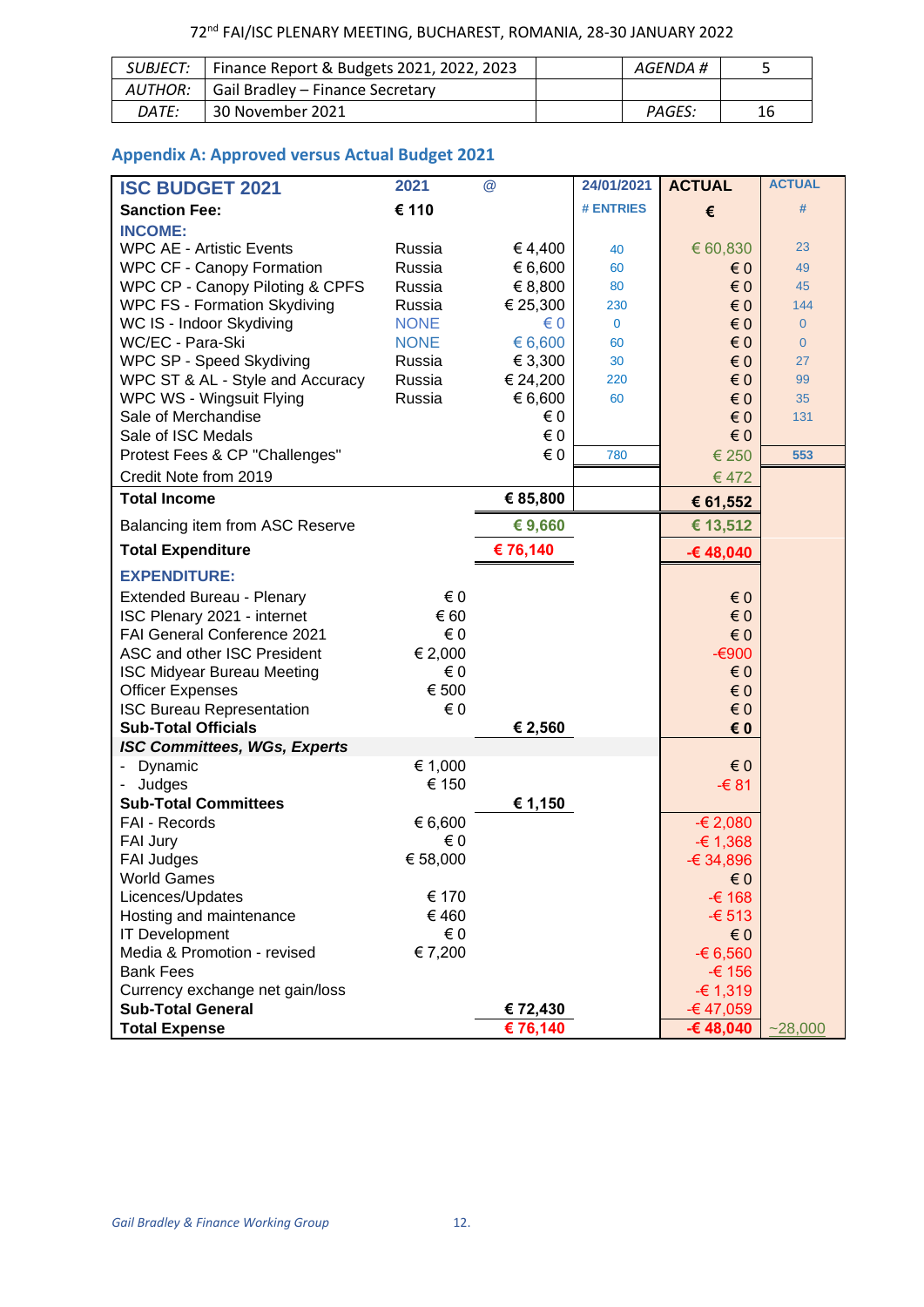|              | SUBJECT:   Finance Report & Budgets 2021, 2022, 2023 | AGENDA # |    |
|--------------|------------------------------------------------------|----------|----|
|              | AUTHOR:   Gail Bradley – Finance Secretary           |          |    |
| <i>DATE:</i> | 30 November 2021                                     | PAGES:   | 16 |

### **Appendix B: Proposed Budget 2022**

| <b>PROPOSED BUDGET 2022</b>            | <b>Plenary</b><br><b>Meeting</b> | 28/01/2022               |                |
|----------------------------------------|----------------------------------|--------------------------|----------------|
| <b>Sanction Fee:</b>                   | 110€                             |                          | <b>ENTRIES</b> |
| <b>INCOME:</b>                         |                                  |                          |                |
| <b>AE - Artistic Events</b>            | Eloy                             | € 4,400                  | 40             |
| CF - Canopy Formation                  | Eloy                             | € 7,700                  | 70             |
| CP - Canopy Piloting & CPFS            | Eloy                             | € 11,000                 | 100            |
| FS - Formation Skydiving               | Eloy                             | € 24,200                 | 220            |
| IS - Indoor Skydiving                  | Belgium                          | € 36,300                 | 330            |
| PS - Para-Ski                          | <b>TBA</b>                       |                          | 60             |
| SP - Speed Skydiving                   | Eloy                             | € 3,300                  | 30             |
| ST & AL - Style and Accuracy           | Czech R.                         | € 20,900                 | 190            |
| WS - Wingsuit Flying                   | Eloy                             | € 6,600                  | 60             |
| Sale of Merchandise                    |                                  | € 0                      |                |
| <b>Protest Fees</b>                    |                                  | € 0                      |                |
| <b>Total Income</b>                    |                                  | € 114,400                | 1100           |
| <b>Balancing item from ASC Reserve</b> |                                  | -€ 31,100                |                |
| <b>Total Expenditure</b>               |                                  | € 145,500                |                |
| <b>EXPENDITURE:</b>                    |                                  |                          |                |
| <b>Extended Bureau - Plenary</b>       | € 2,500                          |                          |                |
| ISC Plenary 2022 - Romania             | € 3,000                          |                          |                |
| <b>FAI General Conference</b>          | € 2,000                          |                          |                |
| ASC and other ISC President            | € 5,000                          |                          |                |
| <b>ISC Midyear Bureau Meeting</b>      | €0                               |                          |                |
| <b>Officer Expenses</b>                | € 1,500                          |                          |                |
| <b>ISC Bureau Representation</b>       | € 3,500                          |                          |                |
| <b>Sub-Total ISC</b>                   |                                  | -€ 17,500                |                |
| <b>Artistic Events</b>                 |                                  |                          |                |
| Canopy Formation                       |                                  |                          |                |
| Canopy Piloting                        |                                  |                          |                |
| Dynamic                                |                                  |                          |                |
| <b>Formation Skydiving</b>             |                                  |                          |                |
| Indoor Skydiving                       |                                  |                          |                |
| Judges                                 | € 5,150                          |                          |                |
| Para Ski                               |                                  |                          |                |
| <b>Rules &amp; Regulations</b>         |                                  |                          |                |
| Speed Skydiving                        |                                  |                          |                |
| Style & Accuracy                       |                                  |                          |                |
| <b>Technical &amp; Safety</b>          |                                  |                          |                |
| <b>Wingsuit Flying</b>                 |                                  |                          |                |
| <b>Sub-Total Committees &amp; WGs</b>  |                                  | $-6,150$                 |                |
| FAI for Records Processing             | € 6,600                          |                          |                |
| <b>FAI Jury</b>                        | € 14,400                         | (9 Jurors)               |                |
| <b>FAI Judges</b>                      | € 87,200                         | (now includes 3 NEW CJs) |                |
| <b>World Games</b>                     | €4,000                           |                          |                |
| Licences/Updates                       | € 190                            |                          |                |
| Hosting and maintenance                | €460                             |                          |                |
| <b>IT Development</b>                  | € 2,000                          |                          |                |
| Media & Promotion                      | € 8,000                          |                          |                |
| <b>Sub-Total Officials &amp; Other</b> |                                  | € 122,850                |                |
| <b>Total Expense</b>                   |                                  | -€ 145,500               |                |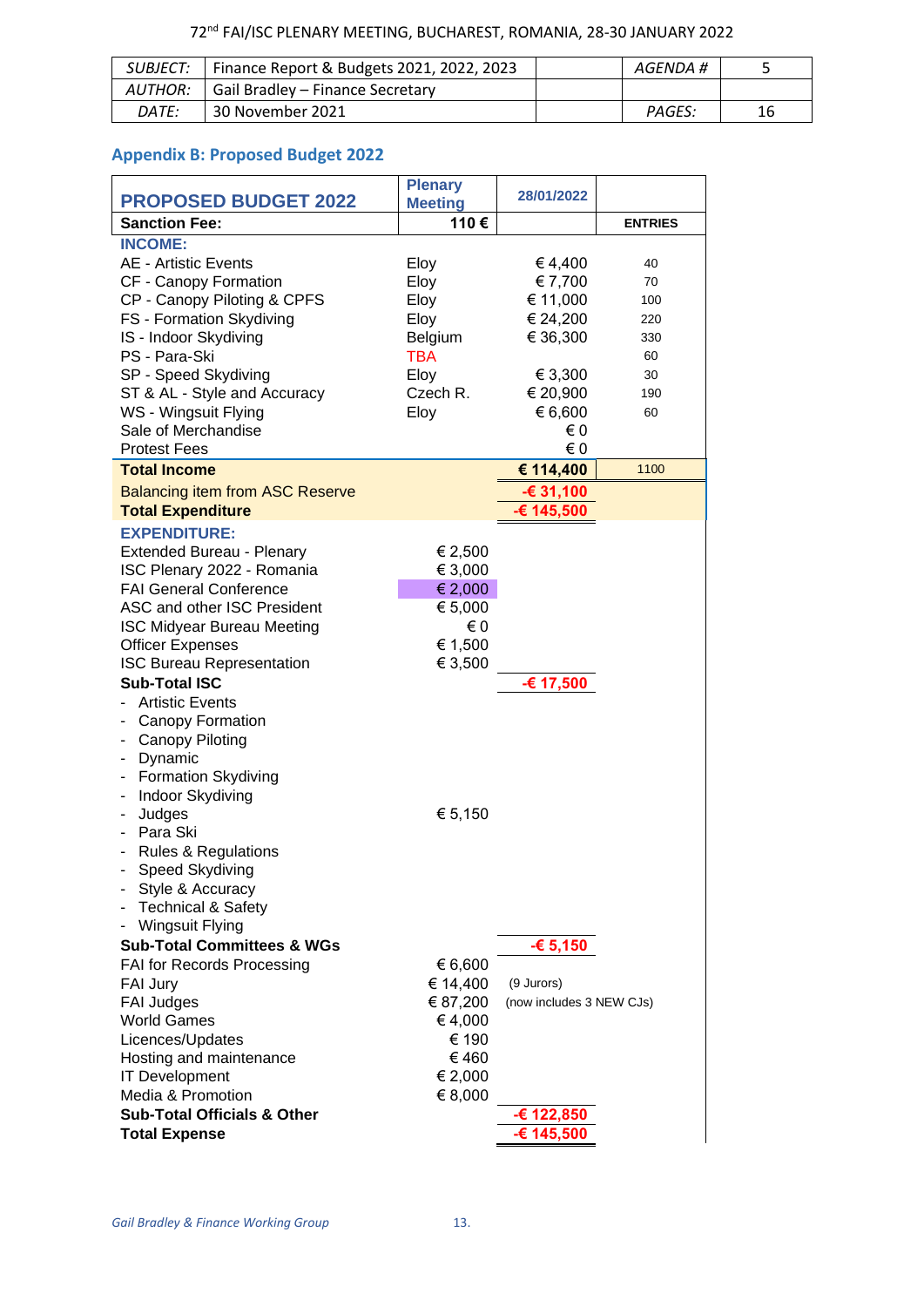|       | SUBJECT:   Finance Report & Budgets 2021, 2022, 2023 | AGENDA # |    |
|-------|------------------------------------------------------|----------|----|
|       | AUTHOR:   Gail Bradley – Finance Secretary           |          |    |
| DATE: | 30 November 2021                                     | PAGES:   | 16 |

## **Appendix C: Draft Budget 2023**

|                                        | <b>Plenary</b> |                      | 28/01/2022     |
|----------------------------------------|----------------|----------------------|----------------|
| <b>DRAFT BUDGET 2023</b>               | <b>Meeting</b> |                      |                |
| <b>Sanction Fee:</b>                   | € 140          | (€110 for existing)  | <b>ENTRIES</b> |
| <b>INCOME:</b>                         |                |                      |                |
| AE - Artistic Events 14th WC           | Norway         | € 4,400              | 40             |
| CF - Canopy Formation                  | Is there one?  |                      | 0              |
| CP - Canopy Piloting 11th WC           | <b>TBA</b>     | € 14,000             | 100            |
| FS - Formation Skydiving 23rd WC       | Norway         | € 24,200             | 220            |
| IS - Indoor Skydiving 4th WPC          | Slovakia       | € 39,600             | 360            |
| PS - Para-Ski 10th WC                  | <b>TBA</b>     | € 8,400              | 60             |
| SP - Speed Skydiving 5th WC            | <b>TBA</b>     | €4,200               | 30             |
| ST/AL - Style and Accuracy 15th WC     | <b>TBA</b>     | € 26,600             | 190            |
| WS - Wingsuit Flying 4th WC            | <b>TBA</b>     | € 8,400              | 60             |
| Sale of Merchandise                    |                | €0                   |                |
| <b>Protest Fees</b>                    |                | €0                   |                |
| <b>Total Income</b>                    |                | € 129,800            | 1060           |
| <b>Balancing item from ASC Reserve</b> |                | -€ 12,790            |                |
| <b>Total Expenditure</b>               |                | € 142,590            |                |
| <b>EXPENDITURE:</b>                    |                |                      |                |
| Extended Bureau - Plenary              | € 2,500        |                      |                |
| ISC Plenary 2022 - Romania             | € 3,000        |                      |                |
| <b>FAI General Conference</b>          | € 2,000        |                      |                |
| ASC and other ISC President            | € 5,000        |                      |                |
| <b>ISC Midyear Bureau Meeting</b>      | € 0            |                      |                |
| <b>Officer Expenses</b>                | € 1,500        |                      |                |
| <b>ISC Bureau Representation</b>       | € 3,500        |                      |                |
| <b>Sub-Total ISC</b>                   |                | -€ 17,500            |                |
| <b>ISC Committees and WGs</b>          |                |                      |                |
| <b>Artistic Events</b>                 |                |                      |                |
| Canopy Formation                       |                |                      |                |
| Canopy Piloting                        |                |                      |                |
| Dynamic                                |                |                      |                |
| <b>Formation Skydiving</b>             |                |                      |                |
| Indoor Skydiving                       |                |                      |                |
| Judges                                 | € 150          |                      |                |
| Para Ski                               |                |                      |                |
| Rules & Regulations                    |                |                      |                |
| Speed Skydiving                        |                |                      |                |
| Style & Accuracy                       |                |                      |                |
| <b>Technical &amp; Safety</b>          |                |                      |                |
| <b>Wingsuit Flying</b>                 |                |                      |                |
| <b>Sub-Total Committees</b>            |                | -€ 150               |                |
| FAI for Comp'n Records Processing      | € 2,200        |                      |                |
| <b>FAI Jury</b>                        | € 28,800       | (includes 18 Jurors) |                |
| <b>FAI Judges</b>                      | € 81,200       | (includes 6 new CJs) |                |
| <b>World Games</b>                     | €4,000         |                      |                |
| Licences/Updates                       | € 220          |                      |                |
| Hosting and maintenance                | € 520          |                      |                |
| <b>IT Development</b>                  |                |                      |                |
| Media & Promotion                      | € 8,000        |                      |                |
| <b>Sub-Total Officials &amp; Other</b> |                | -€ 124,940           |                |
| <b>Total Expense</b>                   |                | -€ 142,590           |                |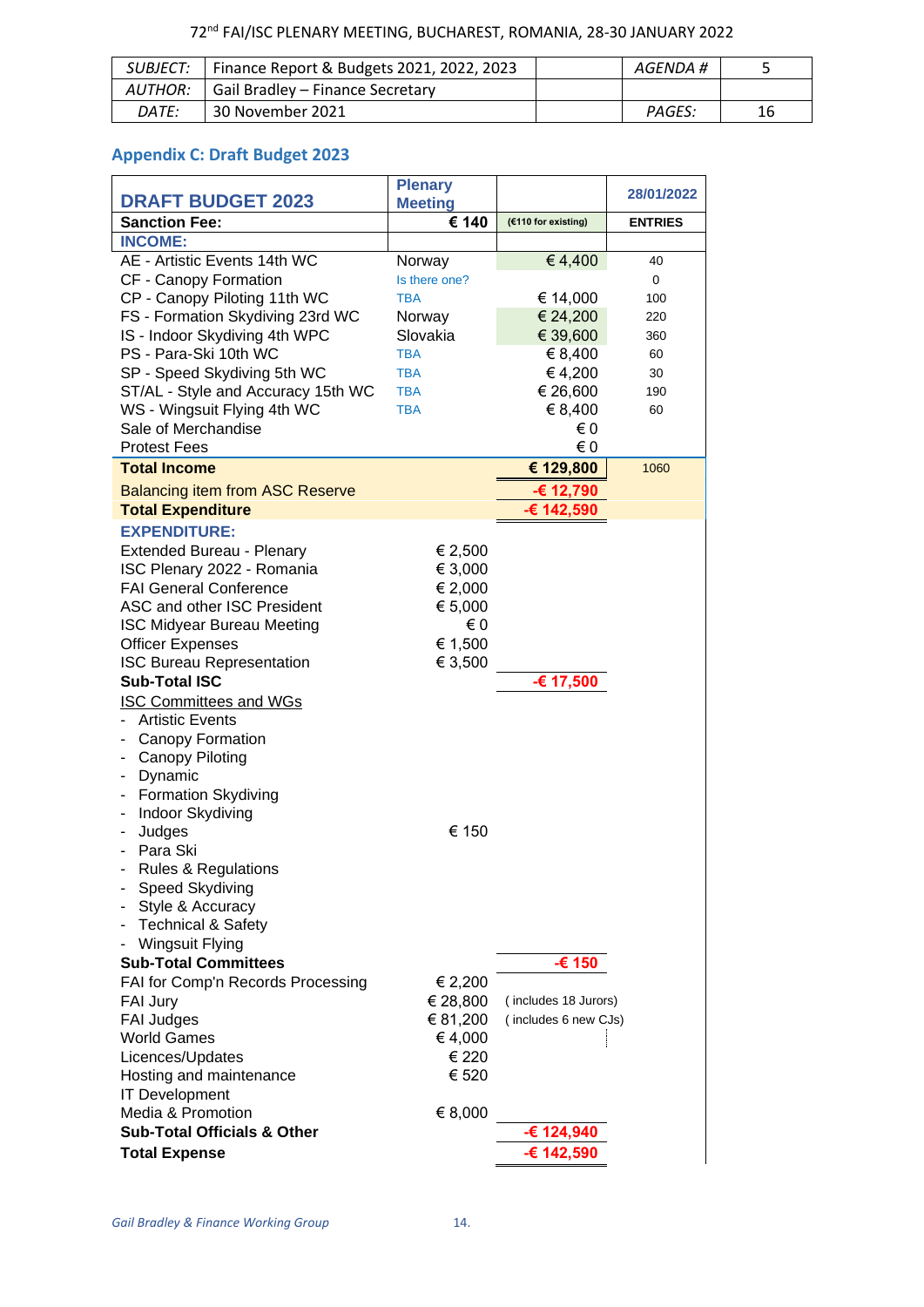| SUBJECT: I   | Finance Report & Budgets 2021, 2022, 2023 | AGENDA #      |    |
|--------------|-------------------------------------------|---------------|----|
| AUTHOR:      | Gail Bradley - Finance Secretary          |               |    |
| <i>DATE:</i> | 30 November 2021                          | <b>PAGES:</b> | 16 |

#### **Appendix D: Discipline Financials**

As before, I've compared the cost of ISC-paid-for Judges in each Discipline against the number of competitors, to ascertain which Disciplines are profitable. This is *not* a judgement of the value of any Discipline; simply an analysis of where our costs lie. We know we happily cross-subsidise each other.

This analysis should help Bidders and Bureaux determine which Disciplines may be mixed to prevent cost blowouts.

Russia's funding of Judges meant the forecast full complement of 58 Mondial Judges (excluding CJs) was reduced to ISC paying for only 39. Further reducing this by the eight lower-cost Event Judges, meant ISC fully paid for 31 Judges at an average cost of €915. (Event Judges were taken out to ascertain the true cost of Judge travel). Table 1 describes this.

#### **Table 1:**

**DISCIPLINE FINANCIALS 2021 for reduced number of Judges**

*553 Sanction Fees of which 470 were Competitors and 83 were "Other". "Other" has been divided proportionally into each Discipline.*

| Location      | <b>Discipline</b> | <b>Competitors</b><br>plus the<br>relevant<br>proportion of<br>"Other" | Judges<br>(# paid<br>by ISC) | <b>Income</b><br>(C x €110) | <b>Cost JUDGES</b><br>excluding EJs<br>paid by Russia | Profitable?<br>$(E - F)$ |
|---------------|-------------------|------------------------------------------------------------------------|------------------------------|-----------------------------|-------------------------------------------------------|--------------------------|
| Tanay         | AE                | 26                                                                     | 4                            | € 2,860                     | € 3,906                                               | $-£1,046$                |
| Tanay         | <b>CF</b>         | 64                                                                     | $\overline{3}$               | €7,040                      | € 2,452                                               | €4,588                   |
| Tanay         | <b>CP</b>         | 64                                                                     | 4                            | € 7,040                     | €3,523                                                | € 3,517                  |
| Tanay         | <b>FS</b>         | 166                                                                    | 5                            | € 18,260                    | €4,131                                                | € 14,129                 |
| Tanay         | <b>SP</b>         | 29                                                                     | $\mathbf{1}$                 | € 3,190                     | €981                                                  | € 2,209                  |
| Kemerovo      | ST/AL             | 135                                                                    | 11                           | € 14,850                    | € 10,644                                              | €4,206                   |
| Tanay         | <b>WS</b>         | 69                                                                     | $\overline{3}$               | € 7,590                     | € 2,872                                               | €4,718                   |
| <b>TOTALS</b> |                   | 553                                                                    | 31                           | € 60,830                    | € 28,509                                              | € 32,321                 |